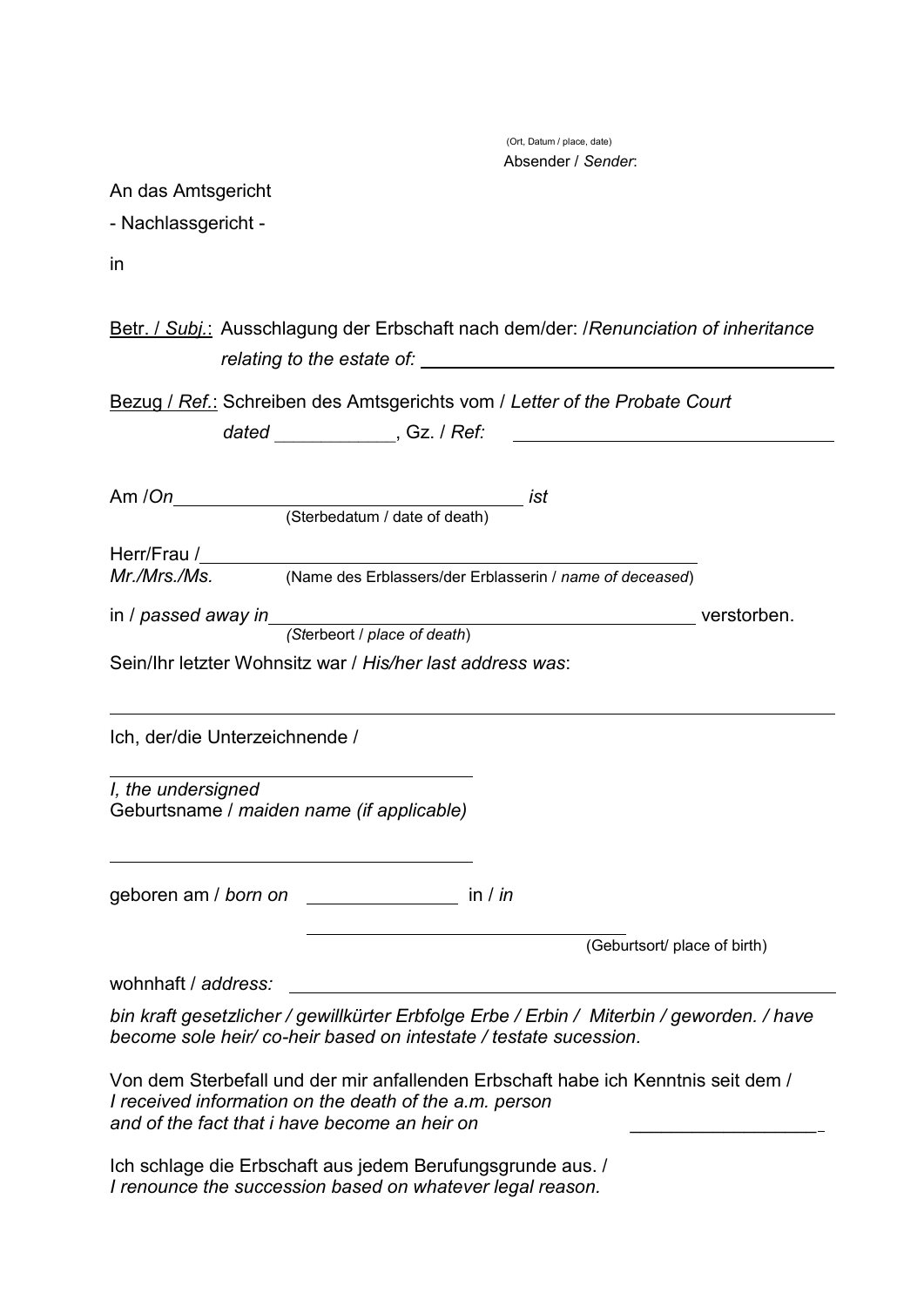Es ist mir bekannt, dass meine Ausschlagung unwiderruflich ist. / *I am aware of the fact that my renunciation of inheritance will be irrevocable.*

Gleichzeitig schlage ich kraft elterlicher Sorge zusammen mit meiner ebenfalls unterzeichnenden Ehefrau / meinem ebenfalls unterzeichnenden Ehemann / *at the same time, together with my undersigned spouse* 

Name und Geburtsname d. Ehegatten / *spouse´s name and name at birth*

geboren am / *born on* **in** \_\_\_\_\_\_\_\_\_\_\_\_\_\_\_\_\_\_\_\_ in \_ die Erbschaft für unser/e minderjähriges/n Kind/der *einschließlich etwaiger empfangener, noch ungeborener Kinder aus / renounce any right of succession to the a.m. estate on behalf of my/our minor children including any conceived but yet unborn children*:

|    |                                    | , geboren am / born on        |
|----|------------------------------------|-------------------------------|
|    | (Vorname, Name / first name, name) |                               |
|    |                                    | , geboren am / born on        |
|    | (Vorname, Name / first name, name) |                               |
|    |                                    | geboren am / born on          |
|    | (Vorname, Name / first name, name) |                               |
| 4. |                                    | geboren am / born on ________ |
|    | (Vorname, Name / first name, name) |                               |

Die Kinder haben gewöhnlichen Aufenthalt in / *Our children´s habitual residence is in:*

**Mir / Uns ist bewusst, dass sich die Wirksamkeit der Ausschlagung für das Kind / die Kinder ggf. nach ausländischem Recht richtet und hiernach eine behördliche oder gerichtliche Genehmigung erforderlich sein kann.**

*I / we are aware of the fact that the validity of the renunciation on behalf of the child/children may be governed by foreign law and may require the authorization of a court or other authority.*

Ich/Wir bitte/n, den Empfang dieser Ausschlagung zu bestätigen. / *I / We request that the Probate Court acknowledges receipt of this declaration.* 

| <br>(Ort/ place) | (Datum/ date)                                                                                                                         |  |
|------------------|---------------------------------------------------------------------------------------------------------------------------------------|--|
|                  | (Unterschrift/ Signature)                                                                                                             |  |
|                  | (ggf. Unterschrift 2. Elternteil / second parent, if applicable)<br>Unterschriftsbeglaubigung/notarization of your signature required |  |